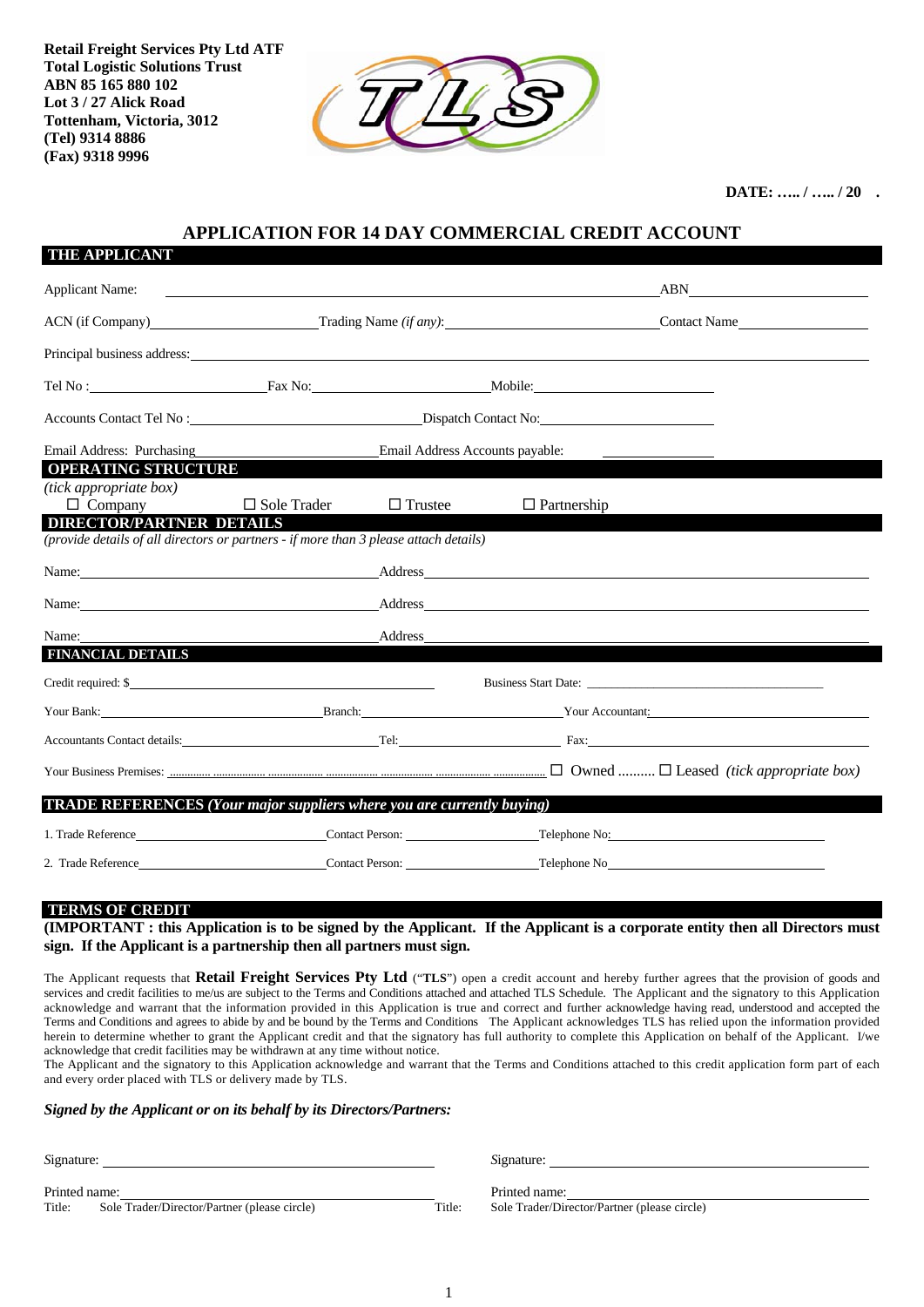

### **Timeslot and/or Demurrage Charges**

The following Charge shall apply once the vehicle of the Company arrives for loading or unloading at the address given by the Consignor for collection or delivery as the case may be.

After the first 15 minutes for a Rigid - \$45.00 per hour, caluclated in 15 minute increments After the first 30 minutes for a Semi - \$70.00 per hour, caluclated in 15 minute increments After the first 45 minutes for a B Double - \$95.00 per hour, caluclated in 15 minute increments

### **After Hours Charges (prior to 7.30am and after 5.00pm any weekday)**

The following Charge shall apply where a Consignor requires a collection or delivery as the case may be outside the hours of 7.30am to 5.00pm any weekday Rigid - \$62.50 per hour Semi - \$105.00 per hour

B Double - \$142.50 per hour

### **Pickups and deliveries outside normal working hours**

Any deliveries that are outside these working hours will incur a surcharge of \$27 per pallet.

### **TLS Generic Rates**

Unquoted destinations will be charged at the TLS Generic scheduled rate structure. A copy of these rates can be provided upon request.

### **Redelivery Charges**

\$50.00 per pallet per attempt. Should the delivery be attempted and the pallets are rejected for whatever reason, the pallets will be returned to the depot and redelivered as per the senders / receivers request.

### **Futile Pick Ups**

\$100.00 flat fee where we attempt a pick as requested then not be required.

### **Hand Unload Charges**

\$30.00 per pallet.

### **Oversized Pallets**

A pallet surcharge will apply for exceeding the dimensions of a standard pallet base being 1.2 x 1.2 metres. Pallet surcharge will vary based on dimensions and space taken.

### **Overweight Pallets**

A pallet surcharge will apply for exceeding the agreed weight per pallet as per the quotation. The standard maximum weight per pallet is 1000kg.

### **Credits**

All credits must be received in writing within 7 days of receipt of invoice. If credits are not taken up within 2 months of date of issue then credits will no longer be redeemable.

### **Retrieval of Proof of Delivery**

A charge of \$20 per POD will apply on all retrievals over 30 days old.

### *Please note – All prices quoted above exclude any fuel surcharge and GST. All prices are subject to increase after 14 days notice.*

I/We have read and agree to accept the TLS Schedule. I/We acknowledge TLS is not Common Carrier. I/We acknowledge payment is required 14 days from date of invoice.

Printed Name **Printed Name Printed Name** 

Signature Date **Date** 

\_\_ SIGNING HERE ACKNLOWEDGES THAT YOU HAVE READ ALL TERMS AND CONDITIONS ATTACHED AND ACCEPT STANDARD TRADING TERMS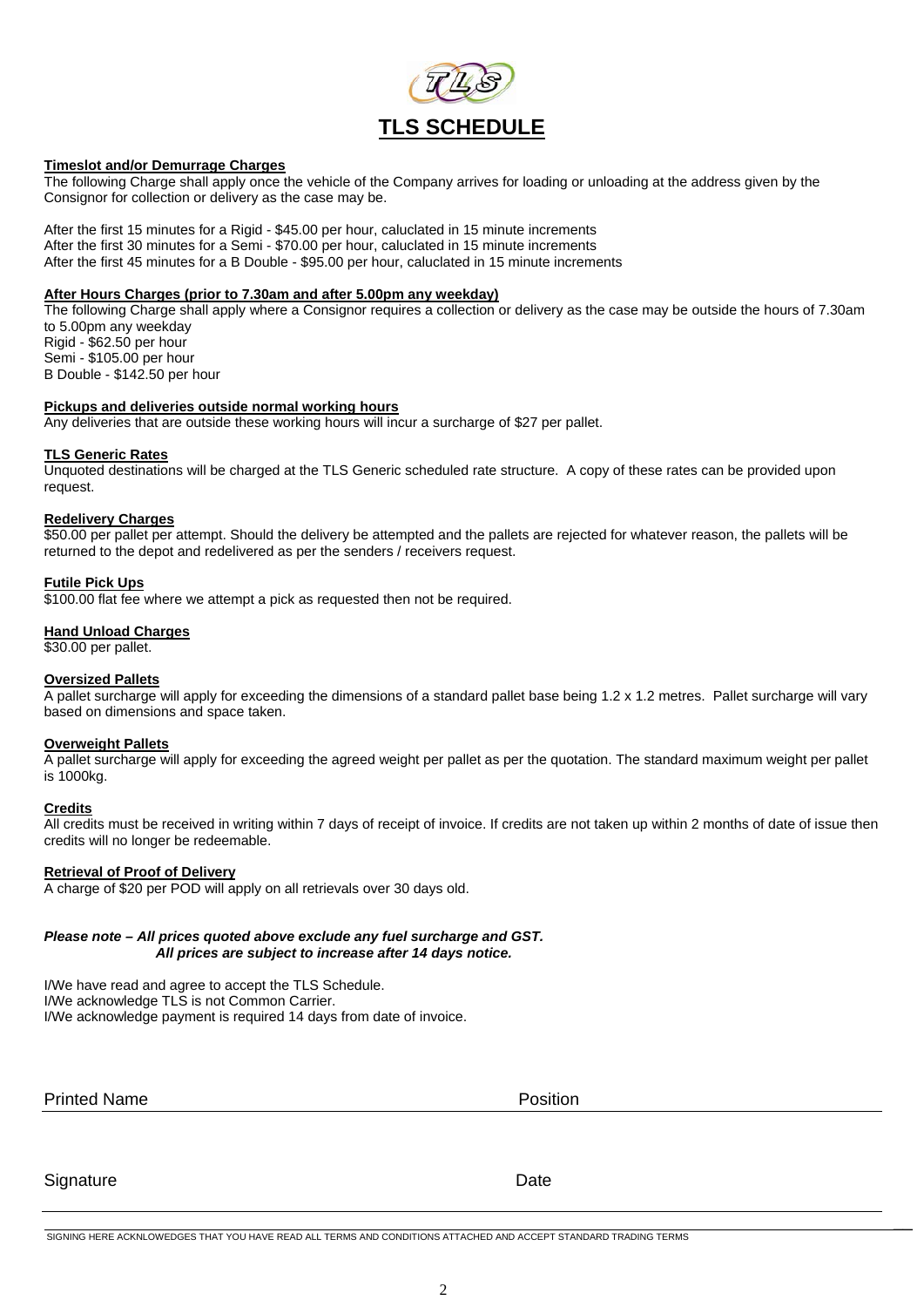# **ND INDEMNIT**

### **TO**: **Retail Freight Services Pty Ltd ATF Total Logistic Solutions Trust** ("Supplier")

In consideration of the Supplier, at the request of the Guarantor/s (named in the Schedule below), agreeing to supply or continuing to supply goods or services to the Applicant (named in the Schedule below) referred to as the Purchaser herein ("Purchaser"); and/or providing credit to the Purchaser; or grant an indulgence outside the Supplier's agreed credit terms:

#### **The Guarantor/s hereby jointly and severally:**

- 1. Covenant to guarantee to the Supplier the due and punctual payment of all money presently owing or any money that may be owing in the future by the Purchaser to the Supplier, in respect of the goods sold or services supplied by the Supplier to the Purchaser pursuant to the Terms and Conditions of supply and any other sums whether actual, contingent or otherwise sounding in damages in respect of any breach of the Terms and Conditions of supply or in respect of the goods or services supplied to the Purchaser (hereinafter collectively called "guaranteed money").
- 2. Covenant as a separate severable and additional covenant and obligation to indemnify and keep indemnified the Supplier from and against all loss or damage, costs, charges and expenses whatsoever that the Supplier may suffer or incur in relation to the supply of goods or services to the Purchaser and/or breach of the Terms and Conditions of supply and further covenants that each of the provisions hereinafter contained that applies or is capable of application to this Deed when it is construed as an indemnity will apply to the indemnity hereby given by the Guarantor.
- 3. Covenant, acknowledges and agrees as follows:
	- (a) The Guarantee hereby given is a continuing guarantee and the indemnity hereby given is a continuing indemnity and neither this Deed nor the said guarantee nor the said indemnity will be discharged in any way or be considered or deemed to be discharged in any way by any payment to the Supplier other than the payment to and acceptance by the Supplier of the whole of the guaranteed money.
	- Notwithstanding that as between the Guarantor and the Purchaser the position of the Guarantor is that of surety only nevertheless as between the Guarantor and the Supplier, the Guarantor is liable hereunder as a principal and as a primary debtor for the payment of the guaranteed money.
	- (c) This Deed is valid and enforceable against the Guarantor and the liability hereunder of the Guarantor continues and may be enforced by the Supplier notwithstanding:
		- (i) that no steps or proceedings have been taken against the Purchaser;
		- (ii) any indulgence or extension of time granted by the Supplier to the Purchaser;
		- (iii) the death or bankruptcy or winding up or composition, or company arrangement or Deed of Company Arrangement of the Purchaser;
		- (iv) that payment of the guaranteed money by the Purchaser cannot be legally enforced against the Purchaser;
		- (v) that further credit or supply to the Purchaser is declined;
		- (vi) any variation, modification or novation of the Terms and Conditions of supply or the obligations of the Purchaser with the Supplier;
		- (vii) the Suppliers act, neglect, omission, delay or default by which the whole or part of the liability of any guarantee or any part of the liabilities guaranteed would but for this provisions have been effected or discharged;
		- (iv) the release of the Purchaser or one or more of the Guarantors by operation of law or otherwise.
	- (d) The Guarantor will not compete with the Supplier for any dividend or distribution in the event of the Purchaser being declared bankrupt, going into liquidation or being wound up or entering any deed or scheme of arrangement or assignment or composition in respect of its affairs or its assets and liabilities.
	- (e) That any payment made to Supplier and later is avoided by the application of any law or legislation shall be deemed not to discharge the guarantor's liability and, that in such event, the parties hereto are to be restored to the rights which each respectively would have had if the payment had not been made.
- 4. The Guarantor hereby acknowledges having given its consent to the Supplier to obtain from a credit reporting agency a consumer credit report containing information about it for the purpose of the Supplier assessing whether to accept the Guarantor as a guarantor for credit that may be applied for by the Purchaser.
- 5. The term "Supplier" includes its successors and assigns and the terms "Purchaser" and "Guarantor" include their respective executors, administrators and successors.
- 6. In this Deed the singular includes the plural and if there is more than one Guarantor to this Guarantee their obligations are joint and several.
- 7 The Guarantor hereby CHARGES (and where this guarantee is executed by more than one person jointly and severally charge) as legal and beneficial owner all freehold and leasehold in land which the Guarantor now has or may acquire whether solely, as joint tenant or as tenant in common, with all monies which may become or are due and payable to the Supplier by the Purchaser pursuant to this Deed. The Guarantor acknowledges that the Supplier may lodge a Caveat against any dealings in real property in any titles office and that the Supplier may rely upon any of the rights available to it pursuant to the *Property Law Act* (1958) (Vic). The Guarantor further agrees and undertakes not to object to the lodging of any Caveat by the Supplier and agrees not to take any steps to remove the said Caveat.
- It is expressly declared that notwithstanding the fact that this Guarantee may be intended or expressed to be executed and given by more than one person the same shall in fact be a valid and effectual guarantee binding against such person or persons as shall execute the same forthwith upon their execution thereto and shall continue to be binding as against such person or persons notwithstanding the fact that any proposed or contemplated party shall not in fact subsequently execute the same.
- 9. This Guarantee and the construction and interpretation of it shall be governed by the laws of the State of Victoria in force for the time being and from time to time, and the parties to this Guarantee irrevocably submit generally and unconditionally to the jurisdiction of the Courts of Victoria in respect of all claims, proceedings and matters arising out of or in respect of this Guarantee.

#### **SCHEDULE**

| Dated : 20                                                                                                                                                                                                                                        |                                 |
|---------------------------------------------------------------------------------------------------------------------------------------------------------------------------------------------------------------------------------------------------|---------------------------------|
| SIGNED BY (all Directors, Shareholders, Partners and Proprietors as applicable to sign)                                                                                                                                                           |                                 |
| <b>SIGNATURE</b>                                                                                                                                                                                                                                  | <b>SIGNATURE</b>                |
| <b>GUARANTOR</b>                                                                                                                                                                                                                                  | <b>GUARANTOR</b>                |
|                                                                                                                                                                                                                                                   |                                 |
| <b>WITNESS</b><br>NAME IN FULL:                                                                                                                                                                                                                   | <b>WITNESS</b>                  |
|                                                                                                                                                                                                                                                   |                                 |
| <b>SIGNATURE</b><br>OF WITNESS: New York Contract the Contract of the Contract of the Contract of the Contract of the Contract of the Contract of the Contract of the Contract of the Contract of the Contract of the Contract of the Contract of | <b>SIGNATURE</b><br>OF WITNESS: |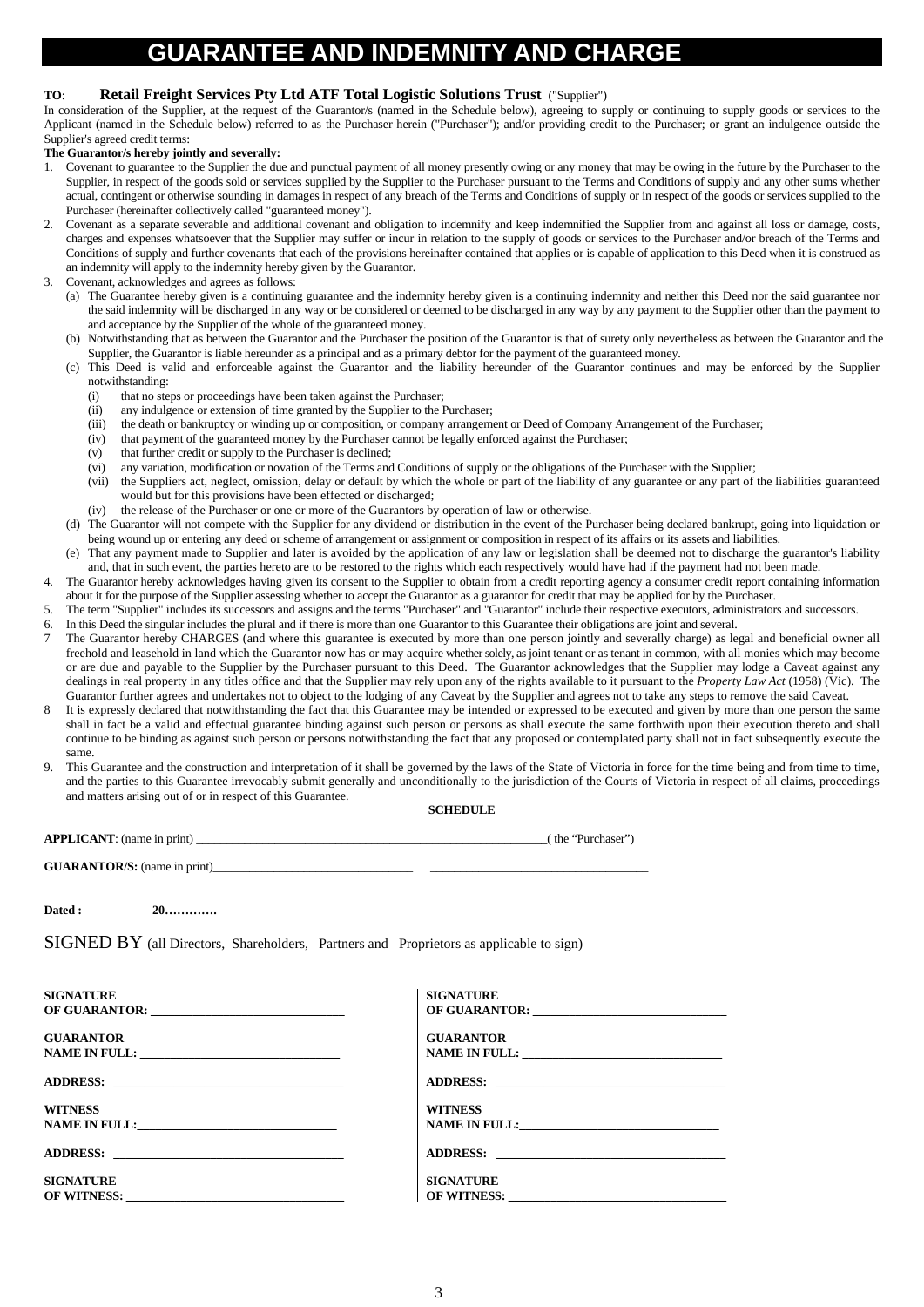## **TERMS AND CONDITIONS OF TRADE**

These Terms and Conditions shall apply to the exclusion of all others including any Terms and Conditions of the Applicant (whether on the Applicant's order form or otherwise). No goods or services will be supplied by **Retail Freight Services Pty Ltd** ("the **Company**") on any terms or conditions other than those set out herein and by accepting the services the Applicant shall be deemed to agree to these Terms and Conditions. For the purposes of these Terms and Conditions the Company shall mean and include the party named above and/or in whose name an Account is maintained by the Company.

1. In these terms and conditions:

"authorised third party" shall mean a Business Entity which the Company, at the Consignor's written request, has, in the Company's sole discretion, authorised in writing to order services by using the Consignor's account with the Company, which authorisation must be signed by a director of the Company.

"Business Entity" means a firm, partnership or company which is engaged in trade or commerce and which has an Australian Business Number.

"Company" means Retail Freight Services Pty Ltd and "Carrier" has the same meaning.

"Consignment" shall mean goods accepted from the Consignor or at the direction of an authorised third party for the purpose of cartage or storage or otherwise, together with any containers, packaging or pallets supplied by or on behalf of the Consignor and used in the carriage, transportation and/or storage of those goods.

"Consignor" means the Applicant and includes an authorised third party.

"Services" shall mean and include the whole of the operations and services undertaken by the Company in connection with the Consignment including but not limited to the collection, carriage, transportation, delivery and/or storage of the Consignment.

"Subcontractor" shall include any person who pursuant to a contract or arrangement with any other person (whether or not the Company) performs or agrees to perform the Services or any part thereof.

- 2. The Applicant acknowledges that the Company is not a common carrier and does not accept the Consignment as a common carrier. The Company in its sole discretion reserves the right to refuse a Consignment.
- 3. The Consignor must not permit or authorize any third party to use the Consignor's credit account held with the Company unless the third party is an authorised third party. In the event of a breach of this clause the Consignor acknowledges and agrees it remains liable to the Company for payment of all fees, expenses and costs incurred by an unauthorised use of the Consignor's credit account and shall indemnify the Company in relation to any and all fees, expenses and costs incurred by an unauthorised use of the Consignor's credit account held with the Company that the Company may suffer as a result of any such breach.
- 4. (i) The Consignor warrants and represents that it is owner of ( or has the authority of the person owning) the Consignment.
- (ii) The Consignor indemnifies and agrees to indemnify the Company in respect of any liability whatsoever and howsoever arising (including without limiting the foregoing from negligence or breach of contract or wilful act or default of the Company or others) in connection with the Consignment to any person (other than the Consignor) who claims to have, who has or who may hereafter have interest in the Consignment or any part thereof. It is agreed that this indemnity operates irrespective of whether the Company's liability arises in events which may constitute a fundamental breach of contract or a breach of a fundamental term.
- 5. (i) The Consignor acknowledges and agrees, the Company may subcontract any of the Services to be provided or any part thereof.

(ii) The Consignor undertakes:

- (a) that no claim shall be made, whether by the Consignor or any other person who is or may hereafter be interested in the Consignment, against any person (other than the Company) by whom (whether as subcontractor, principal, employer, servant, agent or otherwise) the Services or any part thereof are provided which imposes or attempts to impose upon such person any liability whatsoever arising (including without limiting the foregoing from negligence or breach of contract or wilful act or default of the company or others) in connection with the Consignment and if any claim or allegation should nevertheless be made the Consignor undertakes to indemnify the Company and the person against whom such claim or allegation is made against consequences thereof. Without prejudice to the foregoing and for the purpose of this clause the Company is or shall be deemed to be acting as agent or trustee on behalf of and for the benefit of all such persons and each of them and all such persons and each of them shall to this extent be or be deemed to be parties to this contract.
- (b) to indemnify the Company against any claim or allegation made against it by any person in connection with any liability of that person for any loss or damage to the Consignment occurring at any time during the provision of the Services.
- (iii) It is agreed that each of the indemnities in sub-clause (ii) hereof operates irrespective of whether the liability of the Company or any other person arises in events which may constitute a fundamental breach of contract or a breach of a fundamental term.
- 6. Every exemption, limitation, condition and liberty herein contained and every right, exemption from liability, defence and immunity of whatsoever nature applicable to the Company or to which the Company is entitled hereunder shall also be available and shall extend to protect – (i) All Subcontractors, (ii) every servant or agent of the Company or of a Subcontractor, (iii) every other person (other than the Company) by whom the Services or any part thereof are provided, and (iv) all persons who are or may be vicariously liable for the acts or omissions of any person falling within (i), (ii) or (iii) hereof and for the purpose of this clause the Company is or shall be deemed to be acting as agent or trustee on behalf of and for the benefit of all such persons and each of them shall to this extent be or be deemed to be parties to this contract.
- 7. (i) The Consignor shall insure and keep insured the Consignment for its full replacement value against loss of or theft of the Consignment and damage to or deterioration of or destruction of the Consignment howsoever caused, and for any consequential loss resulting therefrom, whilst the Consignment is in the possession, custody or control of the Company and moreover undertakes to the Company that such insurance is in place and hereby fully indemnifies the Company against any and all loss that the Company may suffer as a result of any breach of this clause.
	- (ii) Subject only to clause 26 hereof, the Consignment is held at the risk of the Consignor and not the Company and the Company shall not be responsible in tort or contract or bailment or otherwise for any loss of whatsoever nature and howsoever caused, including without limiting the generality of the foregoing any claims for consequential loss, which is occasioned or caused by or contributed to by any delay in collection of the Consignment ,any loss or theft of or damage to or deterioration or destruction of the Consignment, and any mis-delivery or delay in delivery of the Consignment whatsoever including, without limiting the generality of the foregoing, any loss caused by the negligence or breach of contract or wilful act or default of the Company or its employees, servants, subcontractors or agents whether or not the same occurs in the course of:- (a) performance by or on behalf of the Company of this contract; (b) events which are in the contemplation of the Company and/or the Consignor; (c) events which are foreseeable by the Company and/or the Consignor or either of them; or (d) events which may constitute a fundamental breach of contract or breach of a fundamental term of this Contract.
	- (iii) In all cases where liability cannot be excluded by this agreement, the liability of the Company for breach of any condition or warranty in respect of the Services is limited to any one or more of the following as determined by the Company at its own discretion: (a) providing supply of the services again or (b) payment of the cost of having the services supplied again.
- 8 In the event the Consignor expressly or impliedly instructs the Company to use, a particular method of handling or storage of the Consignment or a particular method of carriage (whether by road, rail, sea or air) of the Consignment, the Company is not bound to follow that instruction and shall otherwise give such consideration as to that method of handling and storage as in its sole discretion decides and the Consignor agrees to accept the method the Company takes.
- 9. The Consignor hereby authorizes any deviation from the usual route of carriage or place of storage of the Consignment which the Company may in the absolute decide to be desirable or necessary.
- 10. (i) The Company is to deliver the Consignment at the address given to the Company by the Consignor. The Company is deemed to have delivered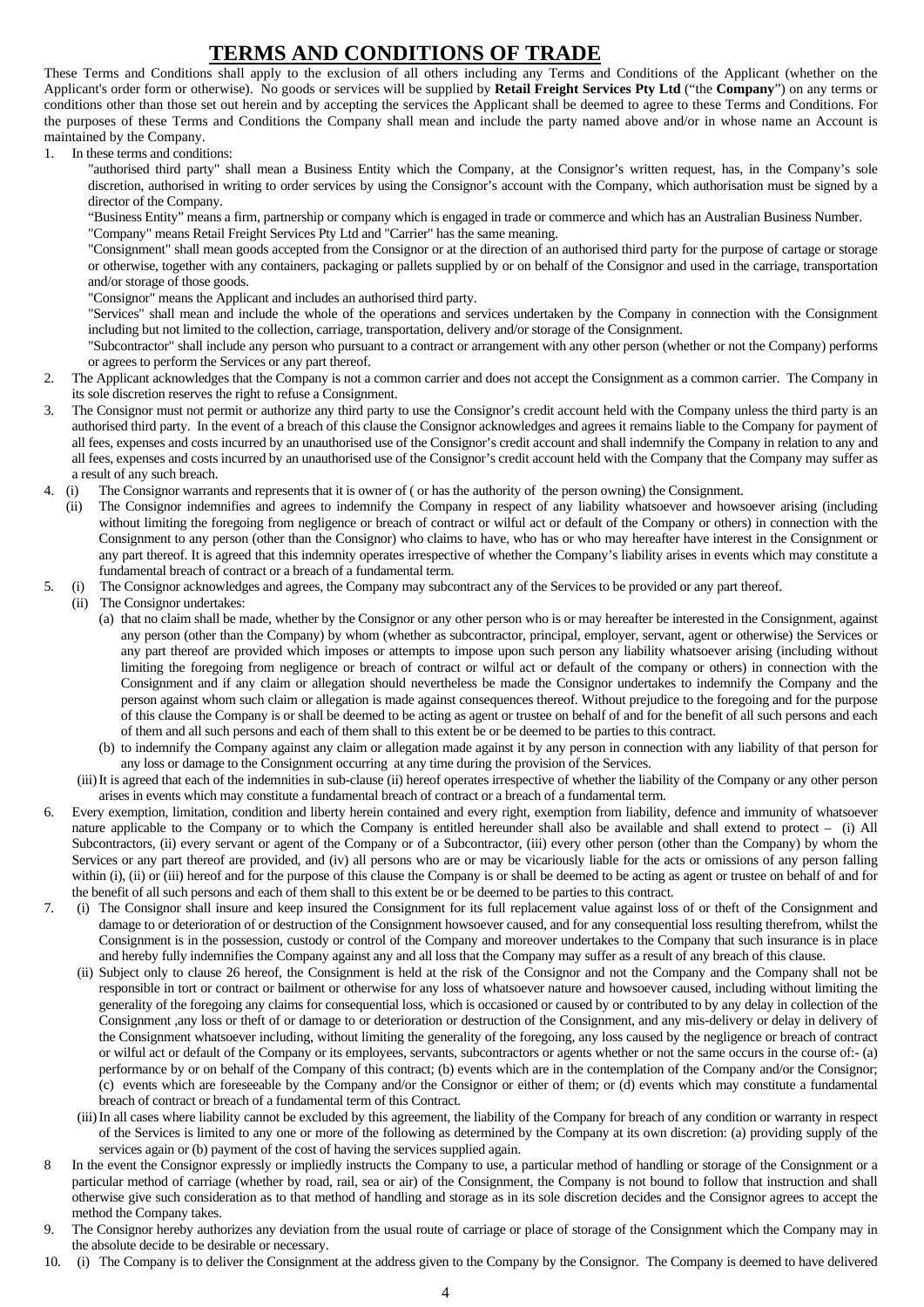the Consignment if at that address given obtains a receipt or signed delivery docket for the Consignment.

- (ii) If the nominated address for delivery is unattended or if delivery cannot be effected to any person at that address, the Company may at its option deposit the Consignment at that address (which is thereby deemed to be delivery of the Consignment) or store the Consignment and if so stored the Consignor shall pay and /or keep indemnified the Company for all costs and expenses incurring in storing the Consignment. In the event that the Consignment is stored by the Company, the Company is at liberty to redeliver it to the Consignor from the place of storage at the Consignor's expense.
- 11. Where the Consignment is accepted for forwarding by rail to an address in a town or to a place where the Company has no receiving depot the Consignment shall be deemed delivered if it is delivered to the nearest railhead.
- 12. The Consignor acknowledges and agrees that the Company may in its absolute discretion, charge a fuel levy in addition to its cartage fees and other charges, and further agree that the Company may in its absolute discretion vary the amount of the fuel levy from time to time.
- 13. The Consignor is and remains responsible to the Company for all charges incurred for any reason. A demurrage charge may be made to the Consignor in respect of any delay in the loading or unloading incurred (other than from the default of the Company) at the rate set out in the TLS Schedule attached. Such permissible delay period shall commence upon the Company reporting for loading or unloading. Labour to load or unload the consignment shall be the responsibility of and at the expense of the Consignor.
- 14. The Company's charges shall be deemed fully earned as soon as the Consignment is loaded and despatched from the Consignor's premises or accepted for storage. No deduction from Invoices or withholding of any money due the Company is permitted. The Consignor authorises the Company, but with no obligation on the part of the Company, to pay any fees, expenses, costs or outlays in respect of the Services and/or the Goods and the Consignor shall be liable for the reimbursement of such disbursements and for payment of any fine, expense, loss or damage incurred by the Company in connection therewith. All Invoices rendered are to be paid in full, without deduction, in accordance with the Company's trading terms.
- 15. All outstanding monies that are due to the Company by the Consignor pursuant to this Agreement shall bear interest on daily balances from their due date until paid at the rate of 14% per annum. In addition, the Consignor shall also pay to the Company any expenses, costs or disbursements incurred by the Company in recovering any outstanding monies including, without limiting the generality of the foregoing, debt collection agency fees and legal costs calculated on a full indemnity basis.
- 16. The Company shall have a lien on the Consignment and any documents relating thereto and on any other Consignment of the Consignor or where appropriate authorised third party in the possession of the Company or any documents relating thereto for all sums payable by the Consignor to the Company and for that purpose shall have the right to sell any such Consignment by public auction or private treaty without notice to the Consignor.
- 17. (i) The Consignor shall not tender for carriage or storage any volatile or explosive goods, or goods which are or may become dangerous, inflammable or offensive (including radioactive materials) or which are or may become liable to damage any property whatsoever without presenting a full description disclosing the nature of such goods, and in any event shall be liable for all loss and damage caused thereby. This includes all fines, penalties and costs associated with any non-disclosure by the Consignor or an authorised third party.
	- (ii) If in the sole opinion of the Company the Consignment becomes or is liable to become of a dangerous, inflammable, explosive, volatile, offensive or damaging nature the same may at any time be retained, destroyed, disposed of, abandoned or rendered harmless by the Company without compensation to the Consignor and without prejudice to the Company's rights to any charges hereunder and at the cost of the Consignor.
	- (iii) The Consignor warrants that it has complied with all laws and regulations relating to the nature, packaging, labelling, storage or carriage of the Consignment and that the Consignment is packed in a manner adequate to withstand the ordinary risks
- 18. It is agreed that the Consignor shall be responsible for the conformity of any containers packaging or pallets with any requirements of the Consignee and for any expense incurred by the Company arising from any failure to so conform.
- 19. It is agreed that no servant or agent of the Company nor any other person has any power to waive or vary any of these terms and conditions unless such waiver or variation is in writing and signed by any executive officer of the Company.
- 20. No claim for compensation or damages in respect of any loss of or damage to or destruction of the Consignment may be made against the Company unless notice of the claim is lodged in writing to the Managing Director of the Company or his authorized delegate within seven (7) days after delivery was effected or would in the ordinary course of business have been effected, or where the service supplied consists of storage, within seven (7) days of the Consignor becoming aware of the loss, damage or destruction of the Consignment.
- 21. Notwithstanding any other provision hereof other than clause 26, the Company shall in any event be discharged from all liability whatsoever in connection with the Consignment unless suit is brought within two (2) months after delivery was effected or would in the ordinary course of business have been effected, or where the service supplied consists of storage, within two (2) months after the collection of the Consignment from the Company or the date that collection would in the ordinary course of business have been effected.
- 22 Any dispute arising under this Contract shall be governed by the laws of Victoria and shall be determined exclusively by the courts of Victoria or by the court of the Company's choice.
- 23. Goods are accepted by the Company subject to the condition that the Company accepts no responsibility for the collection of cash on delivery or any other payments on behalf of the Consignor or any other person. When goods are tendered by any person with instructions for the Company to collect any such payments the Company shall not be bound by such instructions notwithstanding that the company may accept those goods as tendered and perform other services of carriage, forwarding or storage in relation to those goods.
- 24. All the rights, immunities and exemptions from liability in these terms and conditions shall continue to have their full force and effect in all circumstances and notwithstanding any breach of this contract or of any of these terms and conditions by the Company or any other person entitled to the benefit of such provisions and irrespective of whether such may constitute a fundamental breach of contract or a breach of a fundamental term.
- 25. It is hereby agreed that if any provision or part of any provision of this contract is unenforceable such unenforceability shall not effect any other part of such provision or any other provision thereof.
- 26. The Consignor acknowledges that it is aware of and understands any applicable legislation relating to the disposal of uncollected goods and confirms that its place of abode for the purpose of that legislation is that set out on the documentation evidencing this contract.
- 27. Notwithstanding anything herein contained this contract is subject to the Competition and Consumer Act 2010 (as amended) if and to the extent that this Act implies a warranty into this contract and prevents the exclusion, restriction or modification of any such warranty.
- 28. (i) The Consignor hereby undertakes on its own behalf or as agent or representative of any person, firm or company whether directly or indirectly or in any beneficial capacity not to solicit or entice the Subcontractor of the Carrier to carry out any works on behalf of himself or any other person or entity other than by way of the Carrier herein.
	- (ii) The Carrier and the Consignor agree that if the Consignor on its own behalf or as agent or representative of any person, firm or company directly or indirectly engages the Subcontractor of the Carrier to carry out any works on behalf of any other person or entity independently of the Carrier the consignor will pay \$25,000 to the Carrier.

I/We have read and agree to accept these Terms and Conditions of Trade which are shown on this application form and acknowledge payment is required 14 days from date of invoice.

Printed Name\_\_\_\_\_\_\_\_\_\_\_\_\_\_\_\_\_\_\_\_\_\_\_\_\_\_ Position\_\_\_\_\_\_\_\_\_\_\_\_\_\_\_\_\_\_\_\_\_\_ Signature\_\_\_\_\_\_\_\_\_\_\_\_\_\_\_\_\_\_\_\_\_\_\_\_ Date\_\_\_\_\_\_\_\_\_\_\_\_\_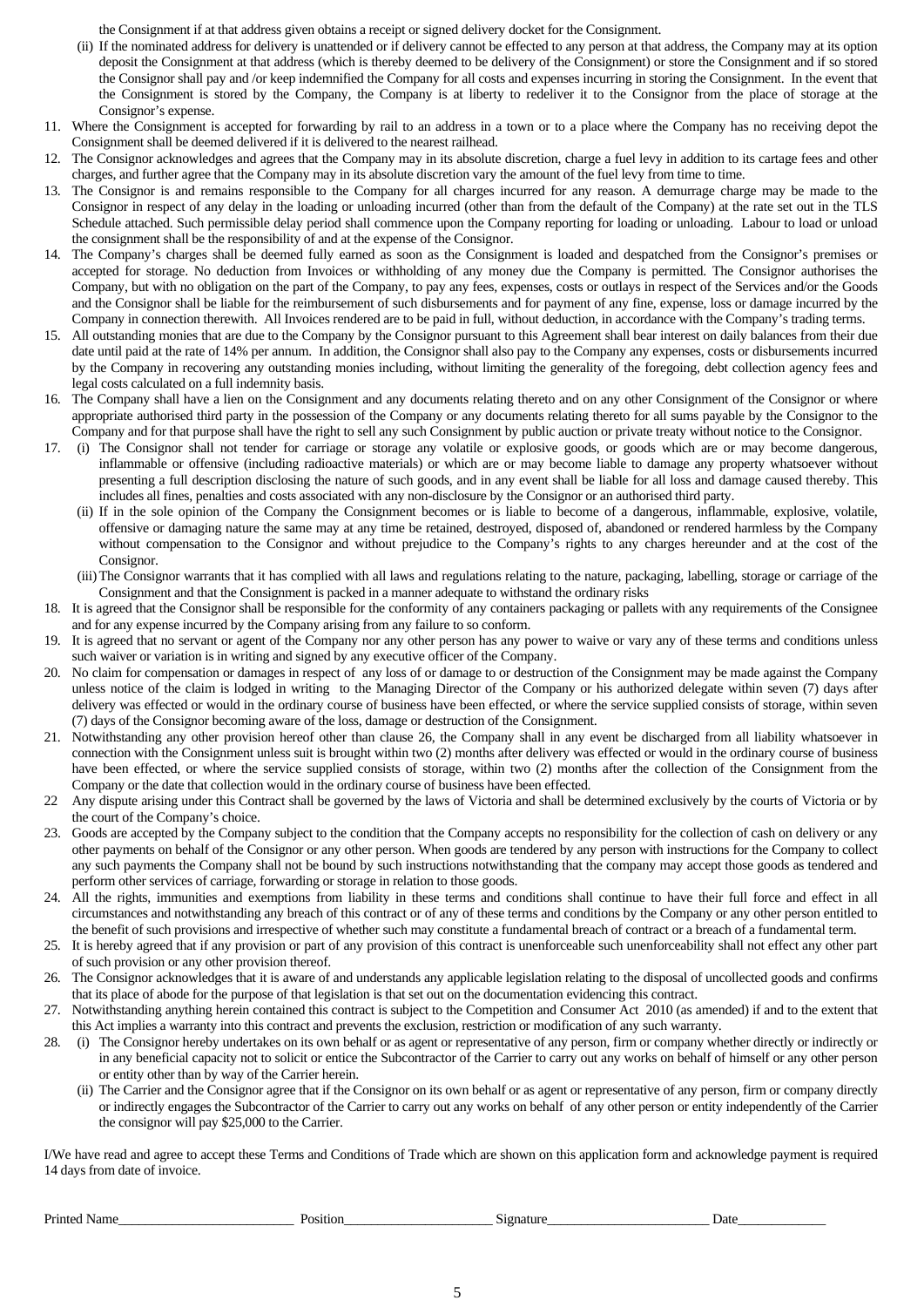

Dear Customer,

## **RE: FreightSafe Warranty Service**

As a new customer with Total Logistic Solutions, we value the opportunity and thank you.

As part of our standard service offering we are delighted to introduce the FreightSafe Warranty program to you. This program has been designed to provide our customers with an additional service guarantee against loss or damage up to \$1,500.00 at a nominal rate of \$5.00 per consignment.

The program is administered by FreightWise Services Pty Ltd who have more than 16 years experience in managing these programs on behalf of freight organisations. The benefits of the Freight Safe Warranty Program include quick claim settlement and no excess applied to the amount claimed.

This solution allows us to compensate you for those isolated incidents of damage or loss up to the first \$1,500.00 at a rate that will make commercial sense to both of our organisations.

Should you however be satisfied to bear the full risk of loss or damage to consignment yourselves, please complete the Warranty Registration Form as per below and no fee will be levied.

If you have any queries regarding this or any other of our services, please call me on

03 9314 8886

Kind regards,

## **Doug Painter**

Doug Painter

**Director**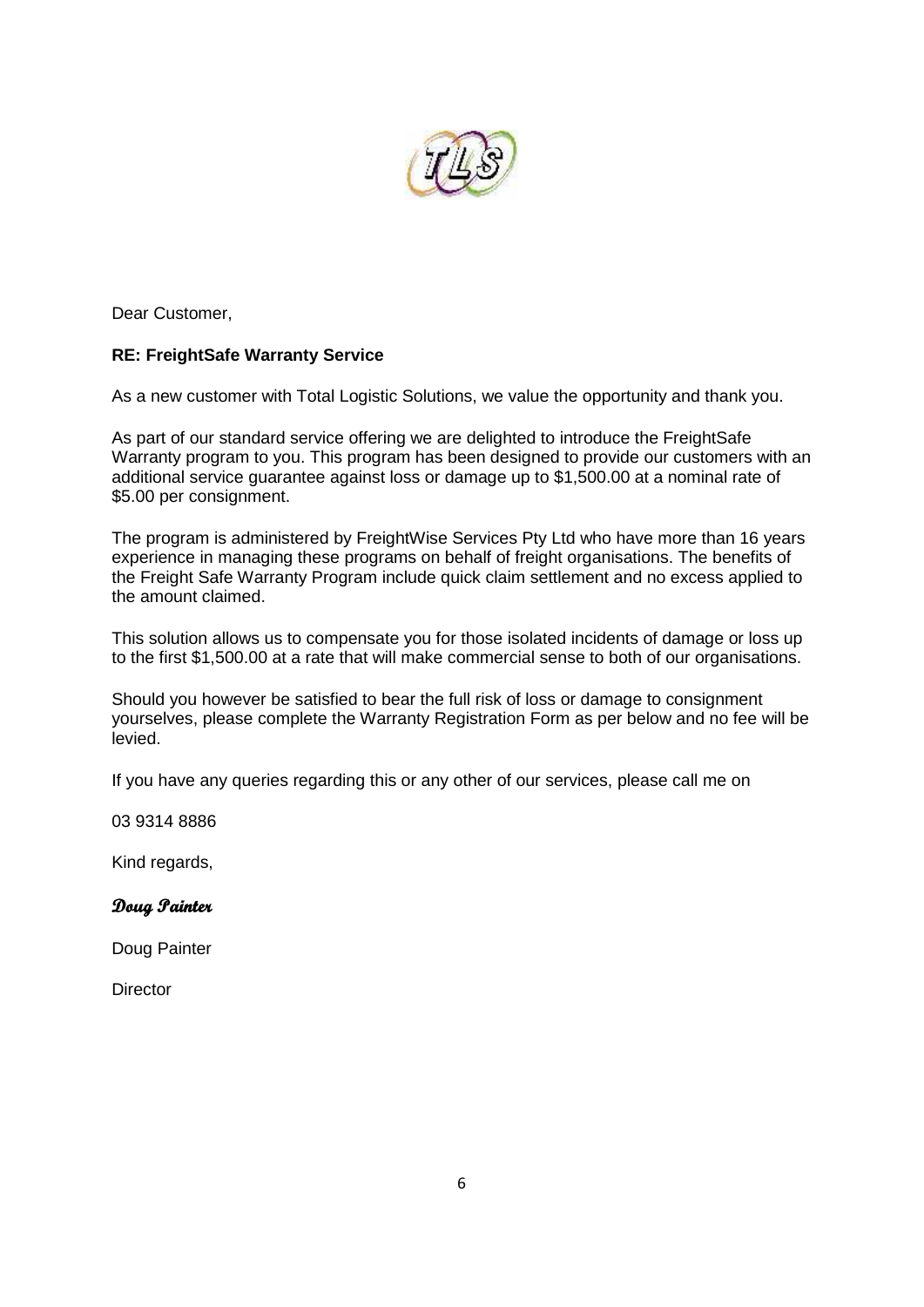

## **FreightSafe Warranty Registration Form**

Customer Account Name ......................................................................................

We hereby select our FreightSafe Warranty option to be applied to our account for all consignments.

**Please tick one box only.**

**AUTOMATIC FREIGHTSAFE WARRANTY OF \$1,500**

**YES WE REQUIRE AN AUTOMATIC FREIGHTSAFE WARRANTY OF UP TO \$1,500 OF THE COST PRICE OF THE CONSIGNMENT (EXCL GST) FOR A FEE OF \$5.00 EX GST PER CONSIGNMENT.**

**NO, WE DO NOT REQUIRE THE AUTOMATIC FREIGHTSAFE WARRANTY ON OUR CONSIGNMENTS.**

**WE HEREBY ACCEPT THAT BY DECLINING THE FREIGHTSAFE WARRANTY SERVICE, ALL GOODS ARE CONSIGNED WITHOUT THE AUTOMATIC FREIGHT WARRANTY AND ARE DONE SO AT OUR OWN RISK AND WE AGREE NOT TO HOLD TOTAL LOGISTIC SOLUTIONS LIABLE FOR ANY LOSS OR DAMAGE NOW OR IN THE FUTURE.**

We confirm that we have read and accepted the Automatic FreightSafe Warranty Terms and Conditions, which form part of Total Logistic Solutions Standard Terms and Conditions of cartage. A copy of these is attached and we confirm that we have accepted them in full.

I hereby acknowledge that I am duly authorized to sign on behalf of the company.

| Name      |  |           |  |  |  |
|-----------|--|-----------|--|--|--|
| Title     |  | Telephone |  |  |  |
| Signature |  |           |  |  |  |
| Date      |  |           |  |  |  |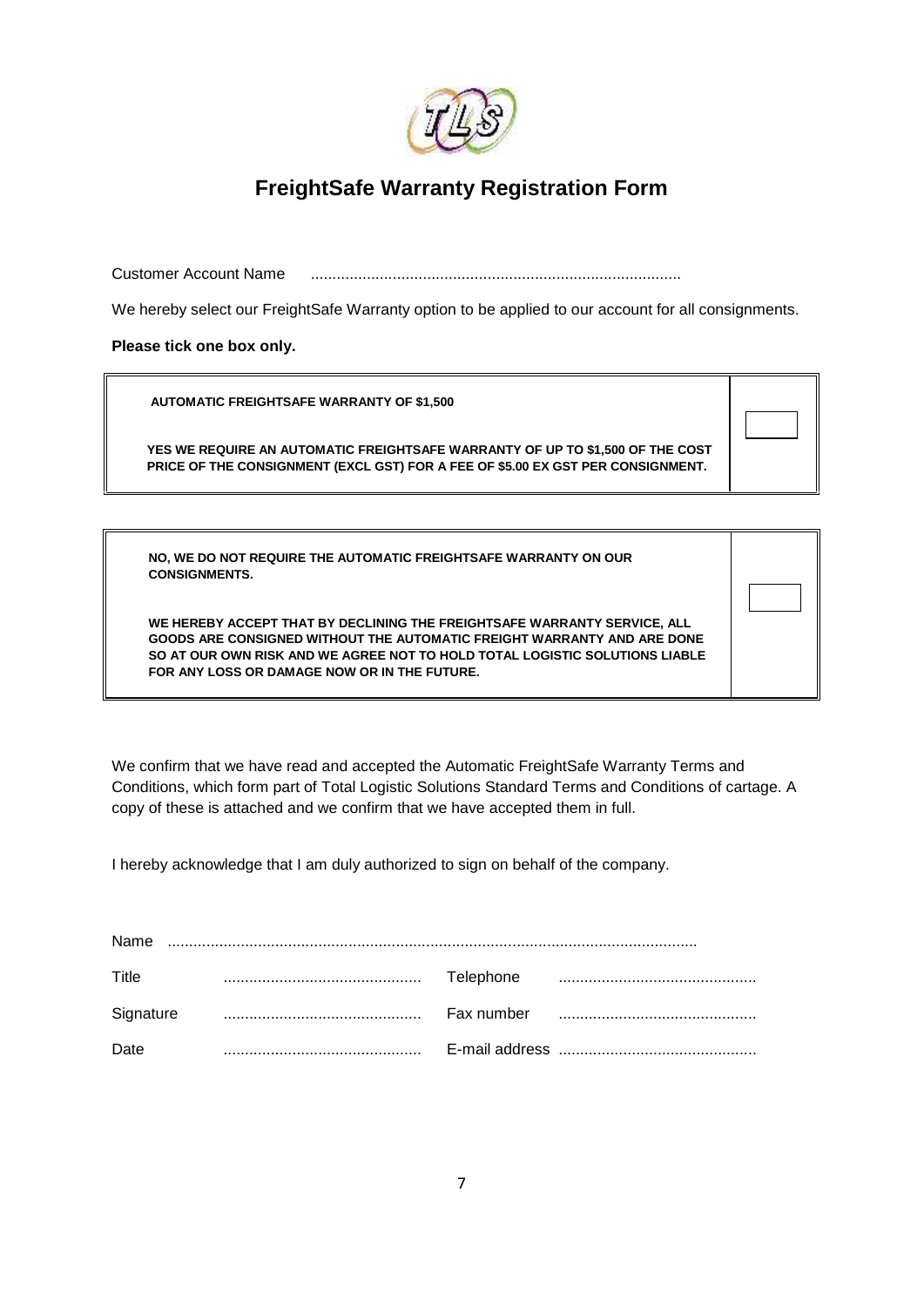

### *FreightSafe Warranty*

Once the Customer has paid to the Carrier the warranty charge for the applicable level of FreightSafe Warranty, the Carrier will provide to the Customer a warranty against loss or damage to Goods during the Carriage and while the Goods are in the possession of the Carrier, subject to the limitations and exclusions set out hereunder (the "FreightSafe Warranty").

The FreightSafe Warranty applies to all goods consigned on each Customer's unique account number. Customers cannot elect which consignments the FreightSafe Warranty will apply to and the FreightSafe Warranty will apply to an account completely, or not all.

### *FreightSafe Warranty Claims*

Any claim under the FreightSafe Warranty for damage to or loss of Goods ("Claim") must be made in writing on a claim form supplied by the Carrier. Claims must be sent to

Post: Retail Freight Services Pty Ltd ATF Total Logistics Solutions

Attn: Claims Administrator

Lot 3 / 27 Alick Road

**Tottenham** 

Victoria 3012

or faxed to (03) 9318 9996

or e-mailed to warranty@tls.net.au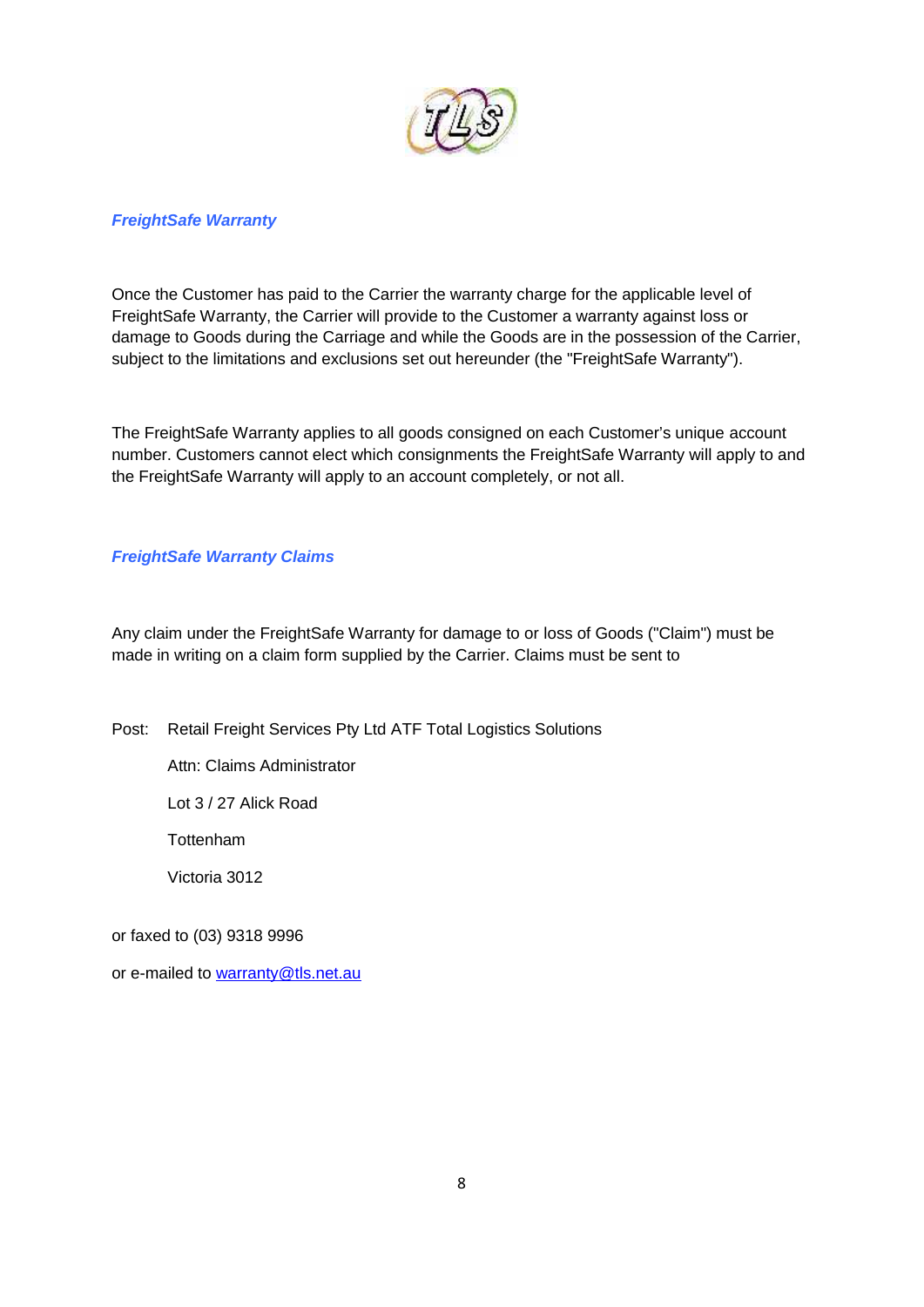

The Customer must notify the Carrier in writing of any Claim within the following time limits:

- a) where the Receiver has indicated in writing on the consignment note or has records that they have informed Total Logistic Solutions that loss or damage has occurred in respect of the Goods, within fourteen (14) days from the date of delivery of the Goods to the Delivery Address;
- b) where the Receiver has acknowledged that the Goods have been delivered and received in good order and condition, within forty eight (48) hours from the date of delivery of the Goods to the Delivery Address;
- c) in respect of Claims for non-delivery, within fourteen (14) days after the date of dispatch specified for that consignment.

The Customer may only make one (1) Claim per consignment .

The Customer must provide to the Carrier with any Claim, documentary evidence acceptable to the Carrier (for example, receipt, valuation or tax invoice) as proof of value of the Goods.

Where the customer makes a valid Claim and there are outstanding amounts owed by the Customer to the Carrier, the Carrier reserves the right to pay the Claim either directly to the Customer or as a credit to the Customer's account.

Claims will only be paid by the Carrier in respect of any consignment after the Customer has paid all outstanding Freight Charges in respect of that consignment.

## *FreightSafe Warranty Limitations*

The FreightSafe Warranty is subject to the following limitations:

- 1. Claims are limited to loss of or damage to the Goods only. For the avoidance of doubt, the FreightSafe Warranty does not cover any consequential loss or damage suffered by the Customer as a result of loss or damage to the Goods.
- 2. The maximum amount that may be claimed from the Carrier under the FreightSafe Warranty is the lesser of:
	- a) the FreightSafe Warranty Limitation Amount (for the avoidance of doubt, where no FreightSafe Warranty has been selected by the Customer the FreightSafe Warranty Limitation Amount shall be zero); and
	- b) the cost price of the Goods, as supported by documentary evidence acceptable to the Carrier (for example receipt, valuation or tax invoice from the seller of the Goods).
- 3. GST and freight charges relating to the consignment covered by the FreightSafe Warranty shall not be included in the calculation of any amount payable under the FreightSafe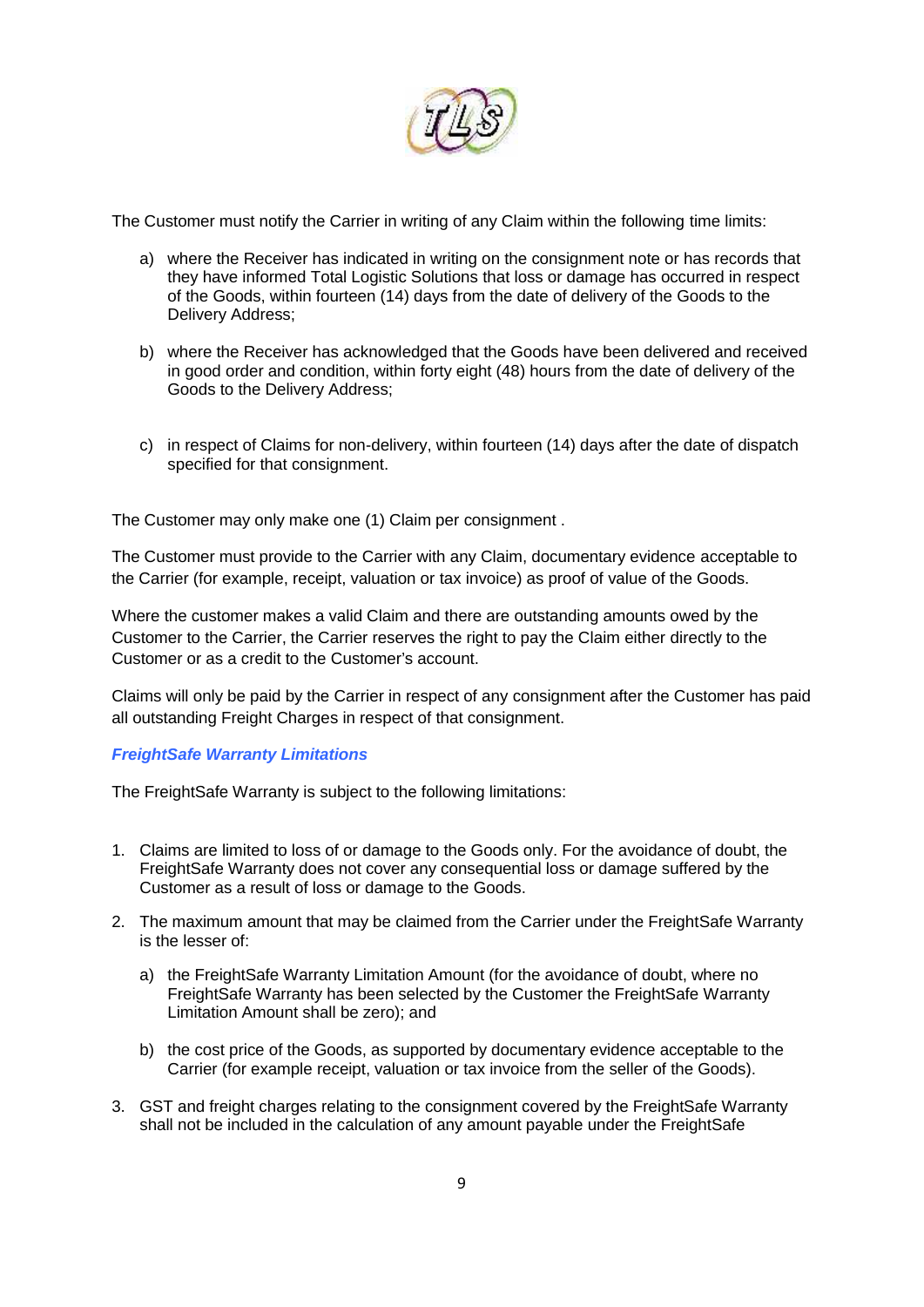

- 4. Warranty in respect of the Goods and any payment by the Carrier arising out of any Claim made by the Customer will be exclusive of GST.
- 5. Where a claim has been paid in full for goods damaged, the Carrier reserves the right to take possession of the goods as salvage and to dispose of such goods as it sees fit.

## *FreightSafe Warranty Exclusions*

The Carrier will not be liable for any Claims made by Customers in any of the following circumstances:

- 1. Where the Customer has not selected a level of FreightSafe Warranty to apply to the consignment or has not paid the FreightSafe Warranty charge;
- 2. Where the Customer fails to submit the Claim to the Carrier within the relevant time limits set out above
- 3. Where the Carrier is in possession of an unendorsed proof of delivery form for the consignment;
- 4. Where the Goods consigned are Excluded Goods;
	- a) "Excluded Goods" means Dangerous Goods and each of the following items:
		- i. currency; negotiable instruments; jewellery; gemstones; wrought or unwrought metals; antiques; works of art; securities; drugs; weapons; living animals or plants; refrigerated/perishable goods; household and personal effects; second hand goods, cigarettes, tobacco and tobacco products; and any valuable documents;
- 5. Where the Carrier in its reasonable opinion considers the Packaging of the Goods to be inadequate for rail or road transportation;
- 6. Where the Goods are determined by the Carrier to have been defective prior to the Carriage;
- 7. Where damage, mechanical failure or other operational defect in the Goods could not, in the reasonable opinion of the Carrier, have been caused by the Carriage;
- 8. Where the Carrier fails, delays or is unable to carry out its obligations under this contract due to strikes and / or lockouts (whether of the Carrier's own employees or those of others and whether or not the Carrier could have avoided the same by acceding to the demands of the employees responsible for such action), acts of God, war, terrorism, fire, flood, embargo, litigation, acts of government or any agency instrumentality or any political subdivision thereof or any other cause beyond the control of the Carrier;
- 9. Where the goods have been lost or damaged as a result of derailments, collisions, overturning;